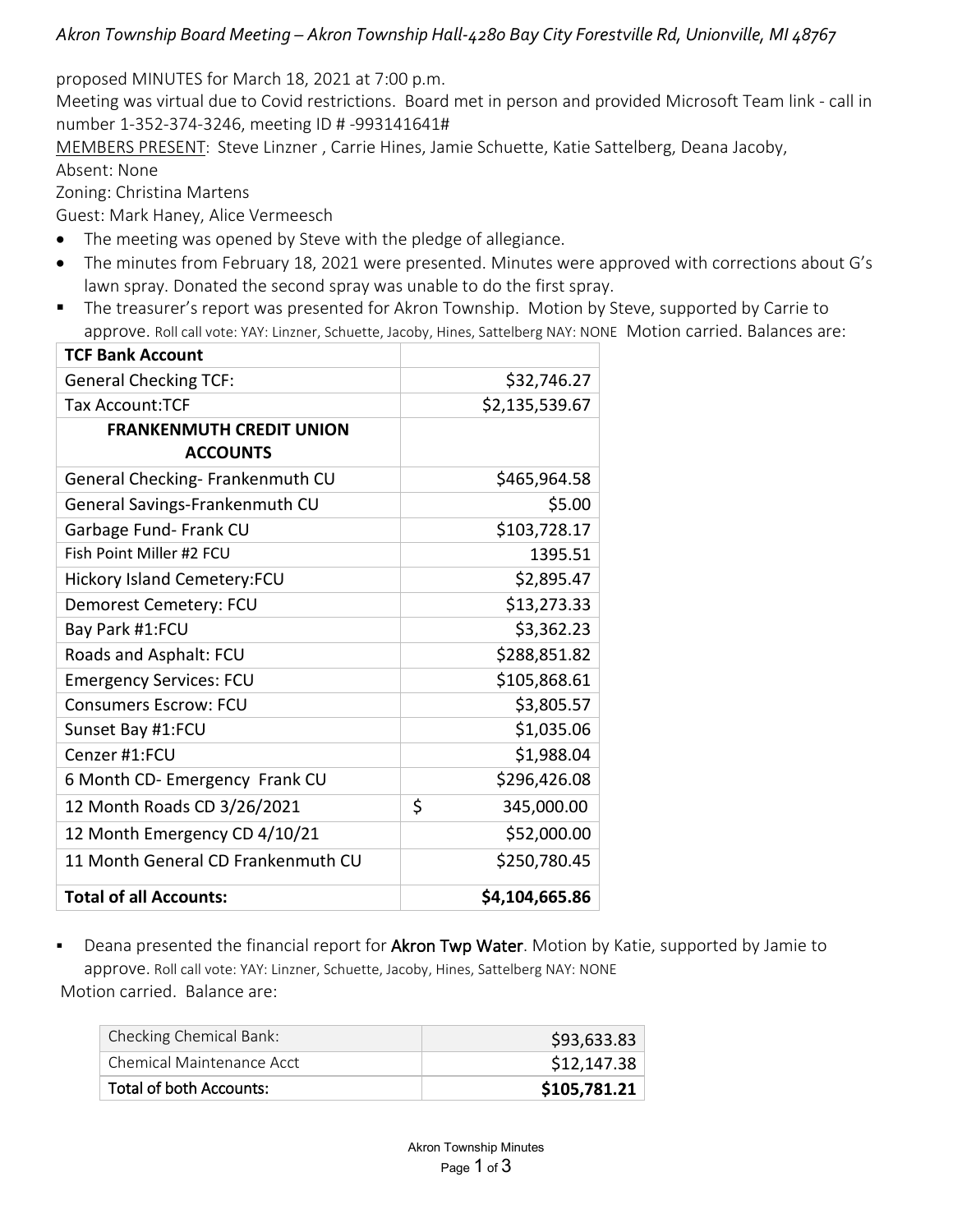## *Akron Township Board Meeting – Akron Township Hall-4280 Bay City Forestville Rd, Unionville, MI 48767*

Deana presented the financial report for ACW Ambulance. Motion by Steve, supported by Jamie to approve. Roll call vote: YAY: Linzner, Schuette, Jacoby, Hines, Sattelberg NAY: NONE Motion carried. Balances are:

| <b>PNC Bank General Checking:</b> | 130,340.00 |
|-----------------------------------|------------|
| <b>PNC CK Memorial Account:</b>   | 6,582.39   |
| Frankenmuth CU Saving             | 5.00       |
| Frankenmuth CU 11 Month CD        | 52,064.84  |
| <b>Total of all Accounts:</b>     | 188,992.23 |

- *Township payable report.* Payable totaling \$165,095.75 and payroll totaling \$8,351.68 was presented by Jamie to be paid. Motion by Steve to approve payable and payroll supported by Katie. Roll call vote: YAY: Linzner, Schuette, Jacoby, Hines, Sattelberg NAY: NONE Motion carried.
- *Water Payable* No payable reported this month.
- *ACW Ambulance payables* totaling \$11,734.46 and payroll totaling \$8,053.69 was presented by Jamie to be paid. Motion by Steve supported by Carrie to pay payable. Roll call vote: YAY: Linzner, Schuette, Jacoby, Hines, Sattelberg NAY: NONE Motion carried

## Board Report:

- Motion to closed the general meeting at 7:05pm and opened budget hearing. Motion by Jamie Supported by Katie to close general meeting and open budget meeting. Motion passed. Board reviewed the budget worksheet from February board meeting. No discussion from audience or board. Motion by Jamie supported by Steve to close budget meeting. Motion passed. Closed budget meeting at 7:23 pm Resumed regular board meeting.
- Motion by Jamie Supported by Deana to approve 2021-2022 Akron Township budget with an income of \$1,016,547 and expenses of \$913,204. Motion Passed
- Deana presented the board with an updated investment policy. Changes included: updated Chemical Bank name to TCF/Huntington Bank. Deleting National City Bank and Adding Wildfire Credit Union. Motion by Deana supported by Carrie to approved changes in the investment policy. Motion carried
- Deana talked to Steve Gruehn plowing. He said he could spread the stones from the snow piles into the rest of the parking lot at the township hall for \$100, before he removes his plow off his truck. Board showed no objection to having him move the stone.
- Received a PA-116 from Jason Haag 40 acres parcel# 001-126-000-1400-02 and 20 acres parcel# 001- 126-000-0400-02. Motion by Steve, supported by Jamie to approve PA-116 application. Motion passed
- Motion by Jamie to allowed Deana to invest and/or transfer funds to Wildfire Credit Union. Supported by Carrie. Motion carried
- Board received road quotes for 2022 roads.
	- o 1.01 Clark Rd M-25 to Loomis 1.5 HMA Overlay w/Interlayer for \$113,700.44 motion by Jamie supported by Katie to accept bid. Motion carried
	- o .75 miles Loomis Rd- Forest to Sheridan- 1.5 HMA Overlay w/interlayer. Discussion why the bid was only .75 miles. Steve said he will talk to the road commission. Motion by Steve supported by Carrie to accept bid for .75 for \$91,011.99. After discussion with road commission to add the .25 miles. Steve can approve .25 if the total project (1 mile) does not exceed to \$114,000. Motion carried